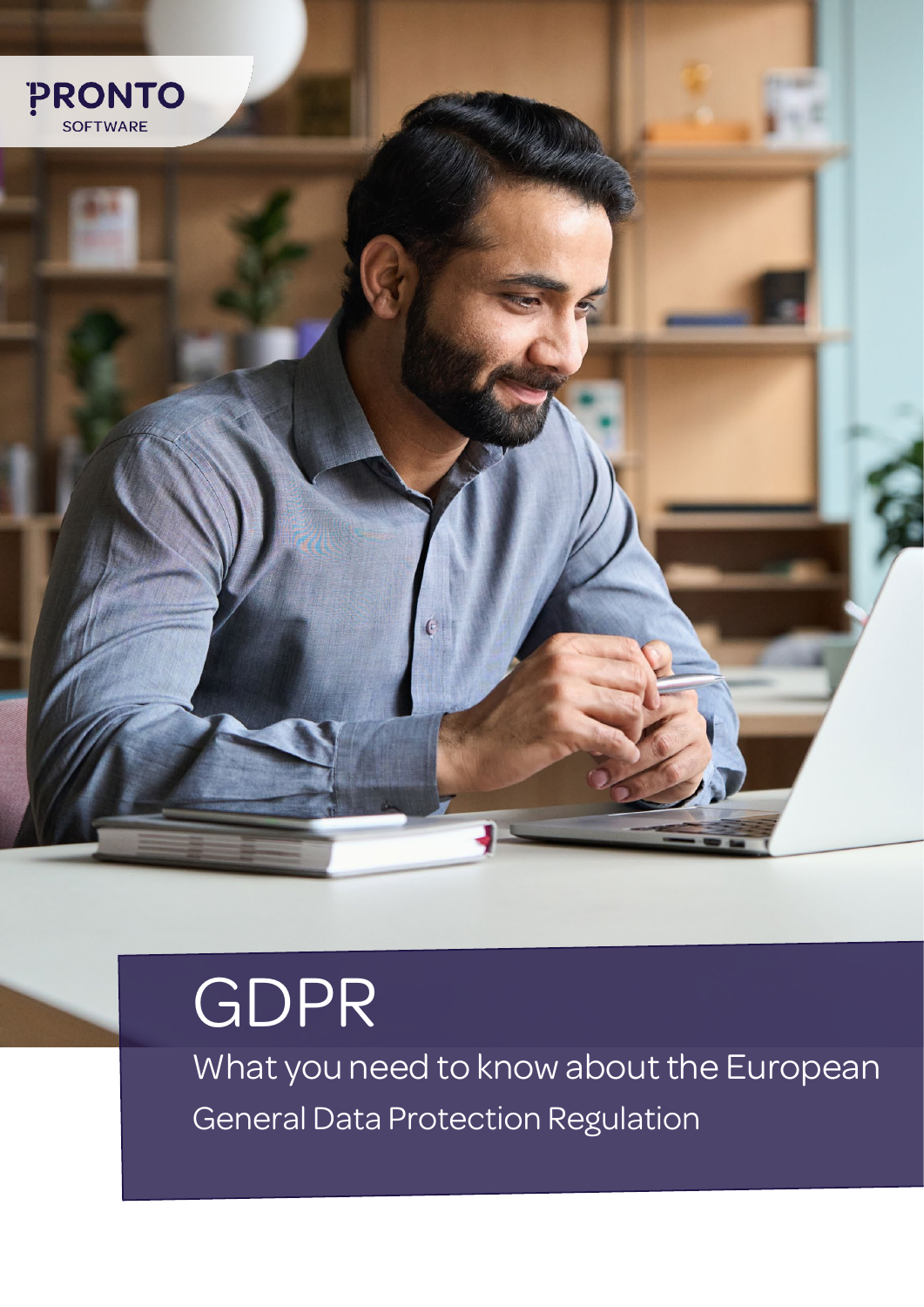

# The European Union has taken steps to protect the fundamental right to privacy of every EU resident with the introduction of the General Data Protection Regulation which takes effect from 25 May, 2018.

European Union (EU) residents will now have greater say over their personal data; how it is used, processed or deleted. This rule clarifies how the EU personal data laws apply, even beyond the borders of the EU. Any organisation that works with EU residents' personal data - irrespective of location - has obligations to protect related data. To review detailed definitions and articles, go to European Union's website.

# Key Definitions

# What is personal data?

Any information related to a natural person or 'Data Subject' that can be used to directly or indirectly identify the person. It can be anything from a name, a photo, an email address, bank details, posts on social networking websites, medical information, or a computer IP address.

# Who is a data controller?

A controller is the entity that determines the purposes, conditions and means of processing the personal data.

#### Who is a data processor?

The processor is an entity that processes personal data on behalf of the controller. Pronto Software is addressing GDPR requirements as a data processor on our customers' behalf who are the data controllers.

# Key Considerations

#### Increased Territorial Scope (extra-territorial applicability)

General Data Protection Regulation (GDPR) applies to the processing of EU citizens' personal data by the data controller and data processor, regardless of where the data controller or data processor are located.

# Data breach notification

A mandatory breach notification must be made by data controllers within 72 hours of first becoming aware of it in all member states where the data breach is likely to "result in a risk for the rights and freedoms of individuals." Data processors are also required to notify their customers, the controllers.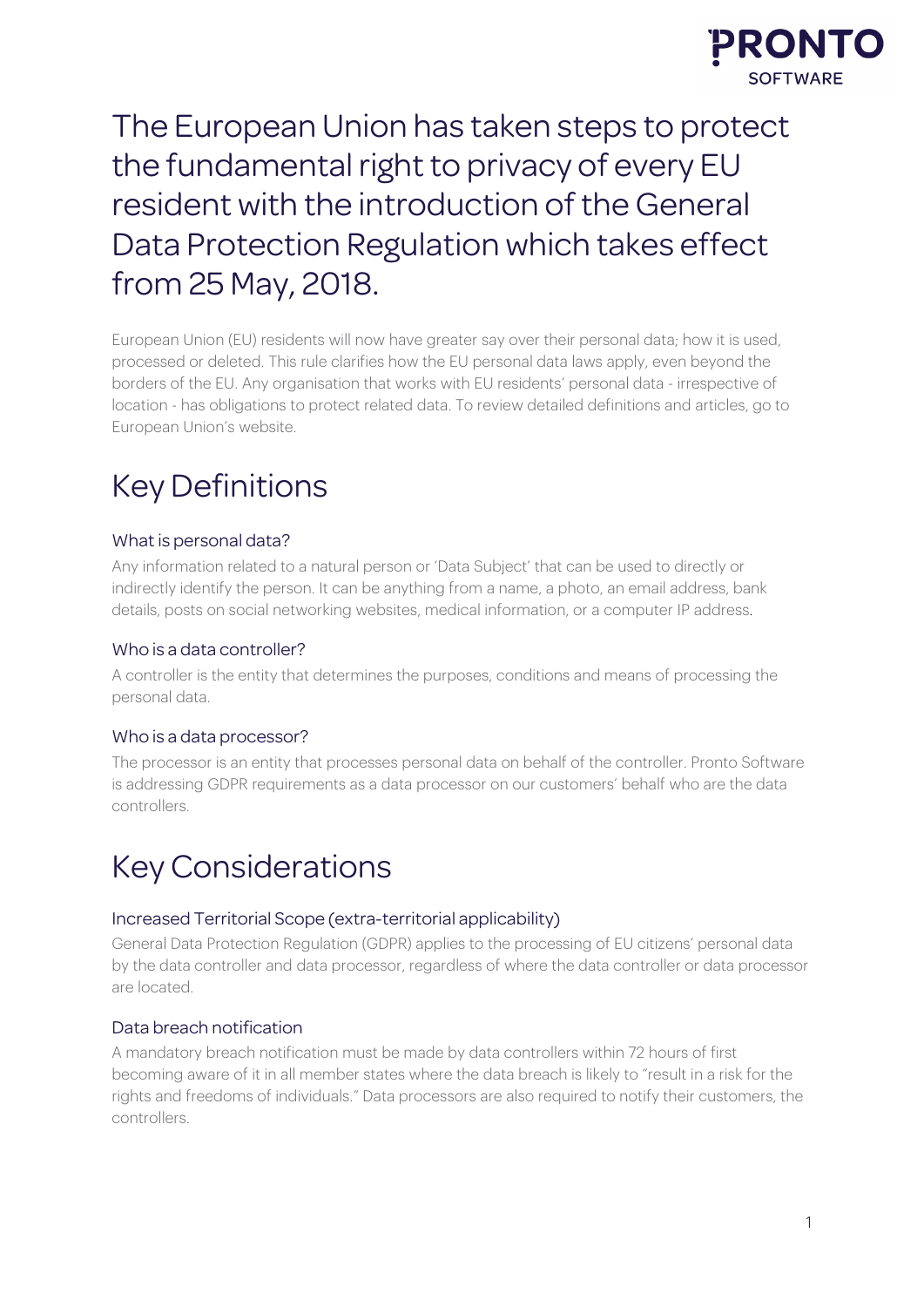

# Right to access

The right of data subjects to obtain confirmation from the data controller as to whether or not personal data concerning them is being processed, where and for what purpose. The controller shall provide a copy of the personal data, free of charge, in an electronic format.

## Right to be forgotten

The data subject is entitled to have the data controller erase his/her personal data, cease further dissemination of the data and potentially have third parties halt processing of the data. Data portability GDPR introduces data portability - the right for a data subject to receive the personal data concerning them from a controller and transmit it to another controller.

## Privacy by design

Privacy by design calls for the inclusion of data protection from the onset of the designing of systems, rather than an addition. For example:

- Controllers must implement appropriate technical and organisational measures in order to meet the requirements of this Regulation and protect the rights of data subjects
- Controllers must hold and process only the data absolutely necessary for the completion of its duties (data minimisation), as well as limiting the access to personal data to those performing the processing.

# Data Protection Officers

To meet GDPR internal record keeping requirements, the appointment of a Data Protection Officer (DPO) will be mandatory for those controllers and processors whose core activities consist of processing operations which require regular and systematic monitoring of data subjects on a large scale – or of special categories of data, or data relating to criminal convictions and offences

# How will Pronto Software help your organisation comply with GDPR?

#### Tips to prepare for GDPR as a data controller:

- 1. Familiarise yourself with the new regulation
- 2. Assess whether it is necessary to appoint a Data Protection Officer (DPO)
- 3. Review and enhance your current processes for storage and use of personal data
- 4. Establish procedures to respond to data subjects when they exercise their rights
- 5. Establish procedures for data breach notification
- 6. Raise employee awareness on GDPR compliance

#### Commitment to data security and Compliance

As an organisation, Pronto Software and all subsidiaries are contractually obligated to observe the principles of the Australian Privacy Act including the recent changes via the Notifiable Data Breach (NDB) scheme. The introduction of GDPR however extends the European Union's reach to Australian organisations who hold the personal information of EU residents.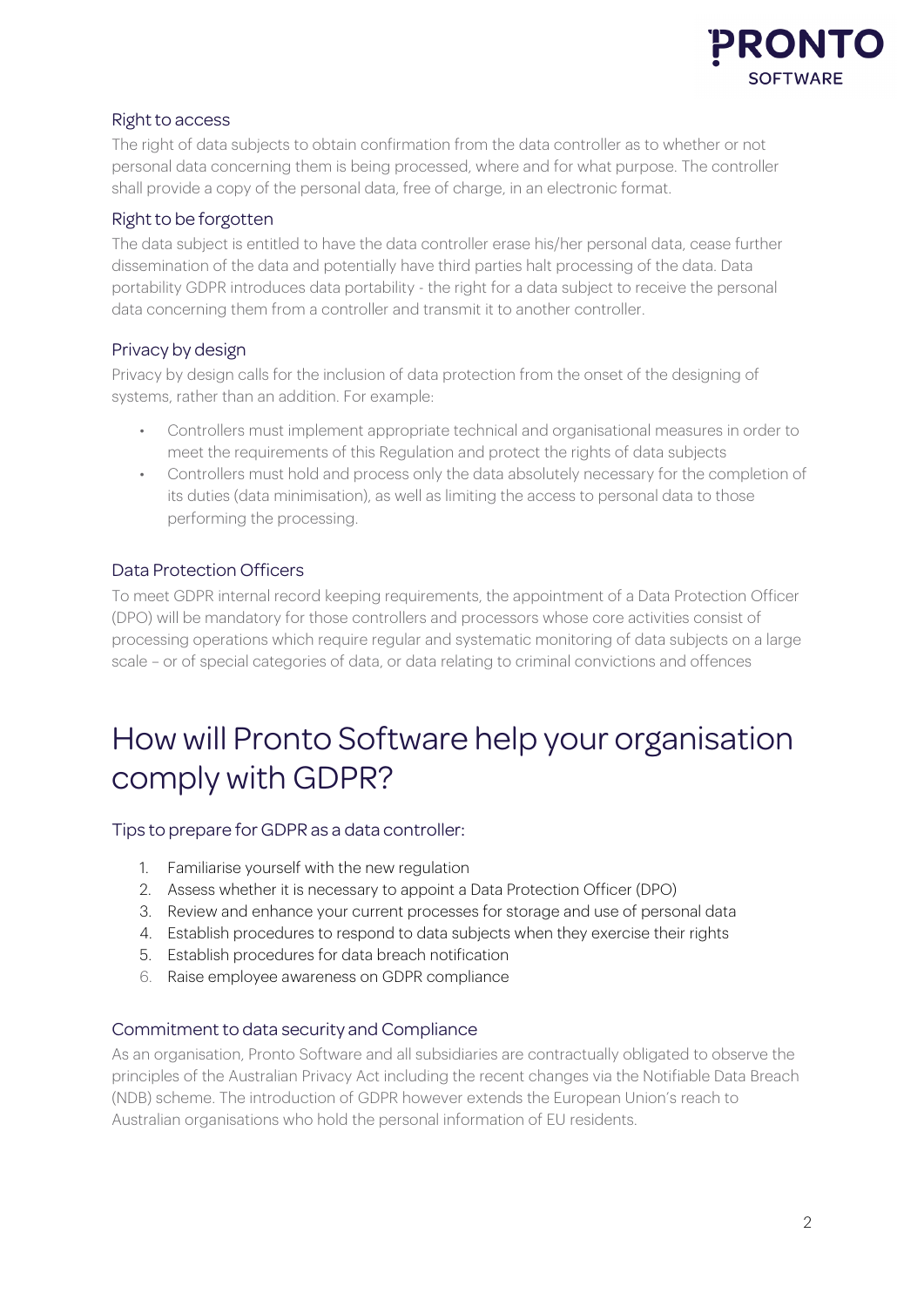

Pronto Software is investing heavily in the area of security, risk and compliance through a formal "Security, Risk and Compliance" governance structure that reports directly to the Pronto Software board.

Pronto Software will continue to be committed to safeguarding the security of its customer solutions to ensure it remains compliant with applicable legislations.

# Pronto Cloud

Pronto Cloud is undertaking the ASAE3402 compliance audit which provides independent assurance reports on our controls as a service organisation. As part of the compliance program, a set of minimum baseline IT general controls have been established which covers the protection and security of customer data. The key components of our ASAE3402 controls are information security awareness, logical and physical access security, security measures to counter malicious electronic attacks, encryption, backup and recovery, change management, as well as sub-processor/ thirdparty management.

In addition, Pronto Cloud undertakes annual penetration testing which is conducted by a third party security specialist to specifically undertake both internal and external network testing. The main aim of this testing it to stress test the environment to discover any potential vulnerabilities that may need to be remediated and to implement improvements to our overall security posture.

We also have an ongoing project in relation to aligning Pronto Software to the ISO 22301 standard for "Business Continuity" to ensure that we have managed our risk effectively and have all relevant procedures and documentation in place to recover our systems and customers within Pronto Software, in the event of a breach or disaster.

#### Breach notification

Pronto Software already has an established Incident Management system in place and we have updated our policies and procedure as a data processor, to comply with GDPR. As part of that procedure, we will promptly notify relevant regulators and the customer, the data controller, after becoming aware of a data breach.

#### Right to access

As a data processor, we will assist customers with responding to individual rights requests that they receive under the GDPR. In many cases, customers may be able address these types of requests by performing their own data management within the applicable Pronto Software application(s) and tools.

#### Right to be forgotten

As a data processor, we will assist the customers, the data controller, with erasing individual personal data and cease further dissemination of the data from the hosting infrastructure.

#### Data portability

GDPR gives end users the right to either receive all of the data provided and processed by the controller or transfer it to another controller depending on technical feasibility. As a data processor, we will further enhance the robustness of our capabilities to export data at an individual level.